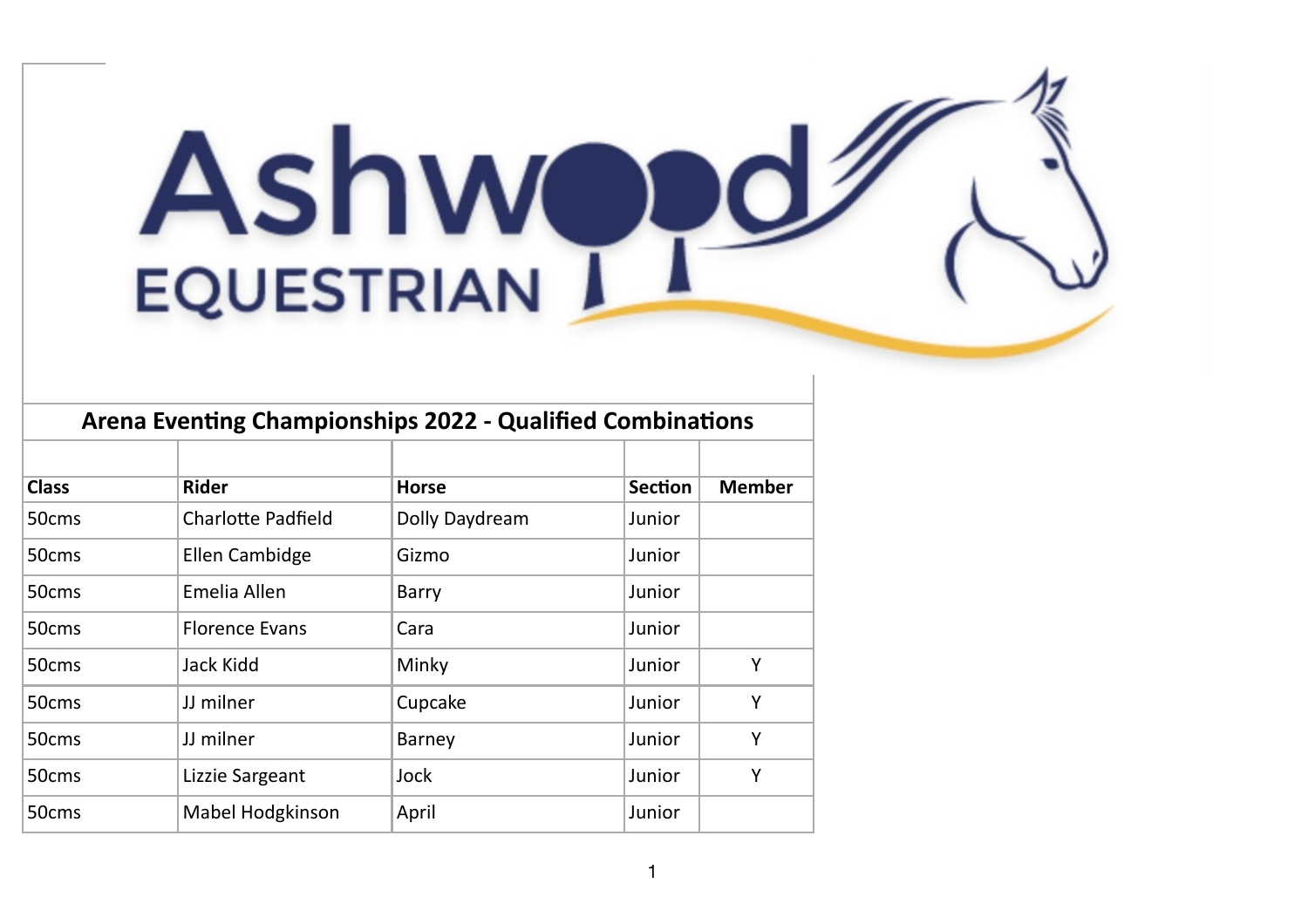| 50cms        | <b>Macy Stokes</b>  | Kalmara What a Surprise         | Junior         | Y             |
|--------------|---------------------|---------------------------------|----------------|---------------|
| 50cms        | <b>Ed Bourne</b>    | <b>Bolly</b>                    | Senior         |               |
| 50cms        | Gina Stokes         | Hadre Flynn                     | Senior         | Υ             |
| 50cms        | <b>Gwennie Hill</b> | Jelly Bean                      | Senior         |               |
| 50cms        | Jane Webber         | Alfie                           | Senior         | Y             |
| 50cms        | Jessica Lewis       | <b>Trailtrow Glenkinchie</b>    | Senior         |               |
| 50cms        | Jessica Richards    | Devil's Diamond                 | Senior         |               |
| 50cms        | Julie whittingham   | Miss Moo                        | Senior         |               |
| 50cms        | Katier Scott        | <b>Miss Buttercup</b>           | Senior         |               |
| 50cms        | Rosie               | Fred                            | Senior         |               |
| 50cms        | Sarah Martindale    | Iowa Peanut                     | Senior         |               |
| 50cms        | Sophy Gowan         | George                          | Senior         |               |
|              |                     |                                 |                |               |
| <b>Class</b> | <b>Rider</b>        | <b>Horse</b>                    | <b>Section</b> | <b>Member</b> |
| 60cms        | Abbe trumper        | Mix n match                     | Junior         |               |
| 60cms        | Jemima Gautier      | Maybrookes Sonny Delight Junior |                | Y             |
| 60cms        | Lizzie Sargeant     | Sinne                           | Junior         | Y             |
| 60cms        | Lizzie Sargeant     | Jock                            | Junior         | Υ             |
| 60cms        | Mabel Hodgkinson    | April                           | Junior         |               |
| 60cms        | Molly miller        | Fudge                           | Junior         |               |
| 60cms        | <b>Tilly Love</b>   | Beauty                          | Junior         |               |
| 60cms        | Verity Trevannion   | Katie                           | Junior         |               |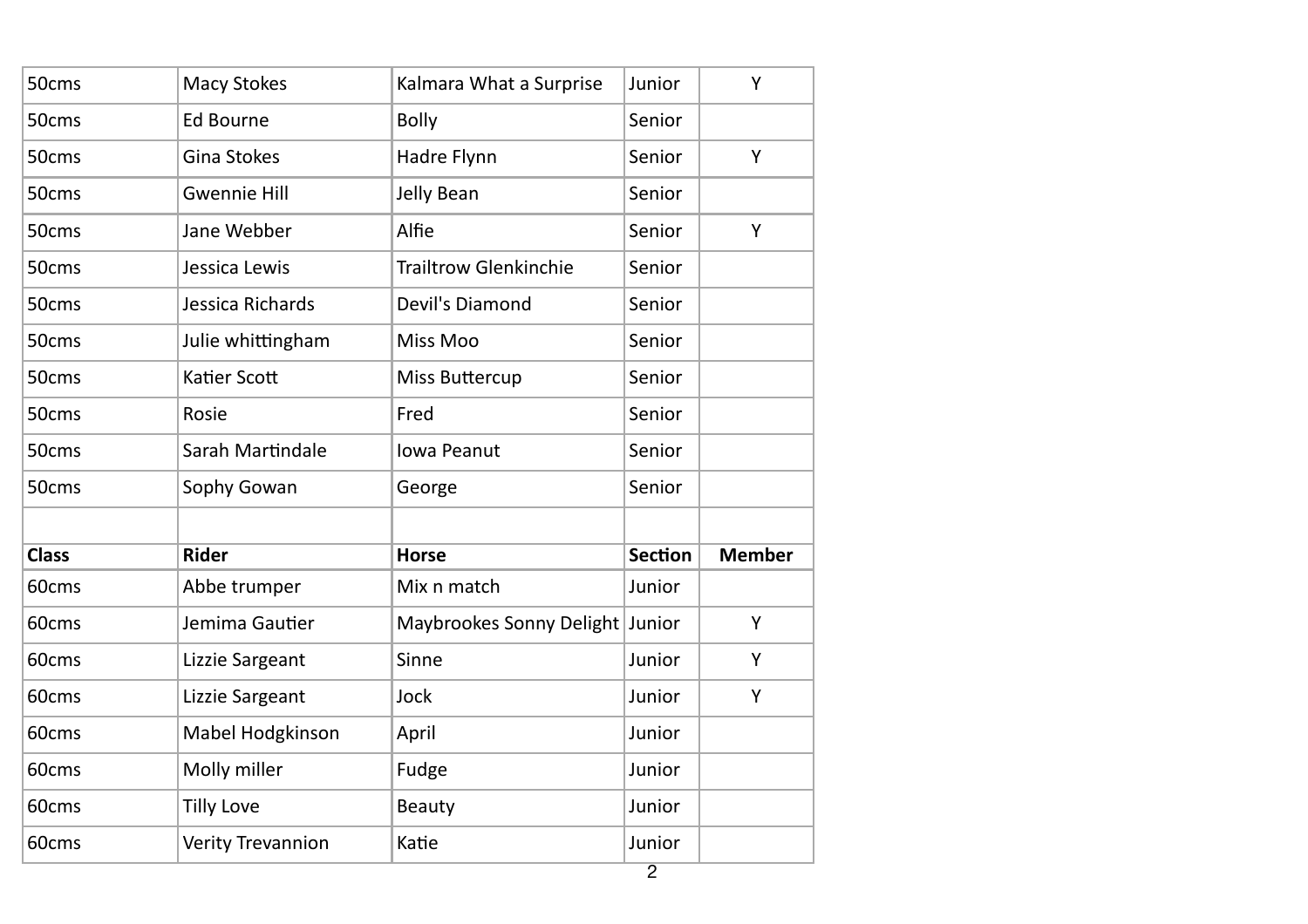| 60cms        | <b>Caroline Watterson</b> | Evie                         | Senior         |               |
|--------------|---------------------------|------------------------------|----------------|---------------|
| 60cms        | chris crane               | bonnie                       | Senior         | Y             |
| 60cms        | Demi russell              | Rocky                        | Senior         | Y             |
| 60cms        | <b>Gwennie Hill</b>       | Jelly Bean                   | Senior         |               |
| 60cms        | Jessica Lewis             | <b>Trailtrow Glenkinchie</b> | Senior         |               |
| 60cms        | Kate Hardt                | <b>Irish Ginger Nut</b>      | Senior         | Y             |
| 60cms        | Michelle Woolrich         | Zebedee                      | Senior         |               |
| 60cms        | Pagan Prinold             | Wilderswood Blossom          | Senior         | Y             |
| 60cms        | Pagan Prinold             | Wood You Like                | Senior         | Y             |
| 60cms        | Patsy Pyke                | <b>Wild Eric</b>             | Senior         | Y             |
| 60cms        | Pippa Balch               | Sinton Cobweb                | Senior         |               |
| 60cms        | Sally Tuckley             | Fenice                       | Senior         | Υ             |
| 60cms        | Vikki Ferguson            | Honey I'm Dun                | Senior         | Y             |
| 60cms        | Vikki Horsfield           | <b>Shark</b>                 | Senior         | Υ             |
|              |                           |                              |                |               |
| <b>Class</b> | <b>Rider</b>              | <b>Horse</b>                 | <b>Section</b> | <b>Member</b> |
| 70cms        | <b>Bethany Stephens</b>   | Killimazing Limestone        | Junior         |               |
| 70cms        | Darci Campbell            | Moledodd Monty               | Junior         |               |
| 70cms        | Demi Smith                | Johnny                       | Junior         |               |
| 70cms        | Isabel Harper davies      | Annisbrook charley           | Junior         |               |
| 70cms        | Isabel Harper daviez      | Cratloe OG                   | Junior         |               |
| 70cms        | Jemima Gautier            | Fieldside Royal Approval     | Junior         | Y             |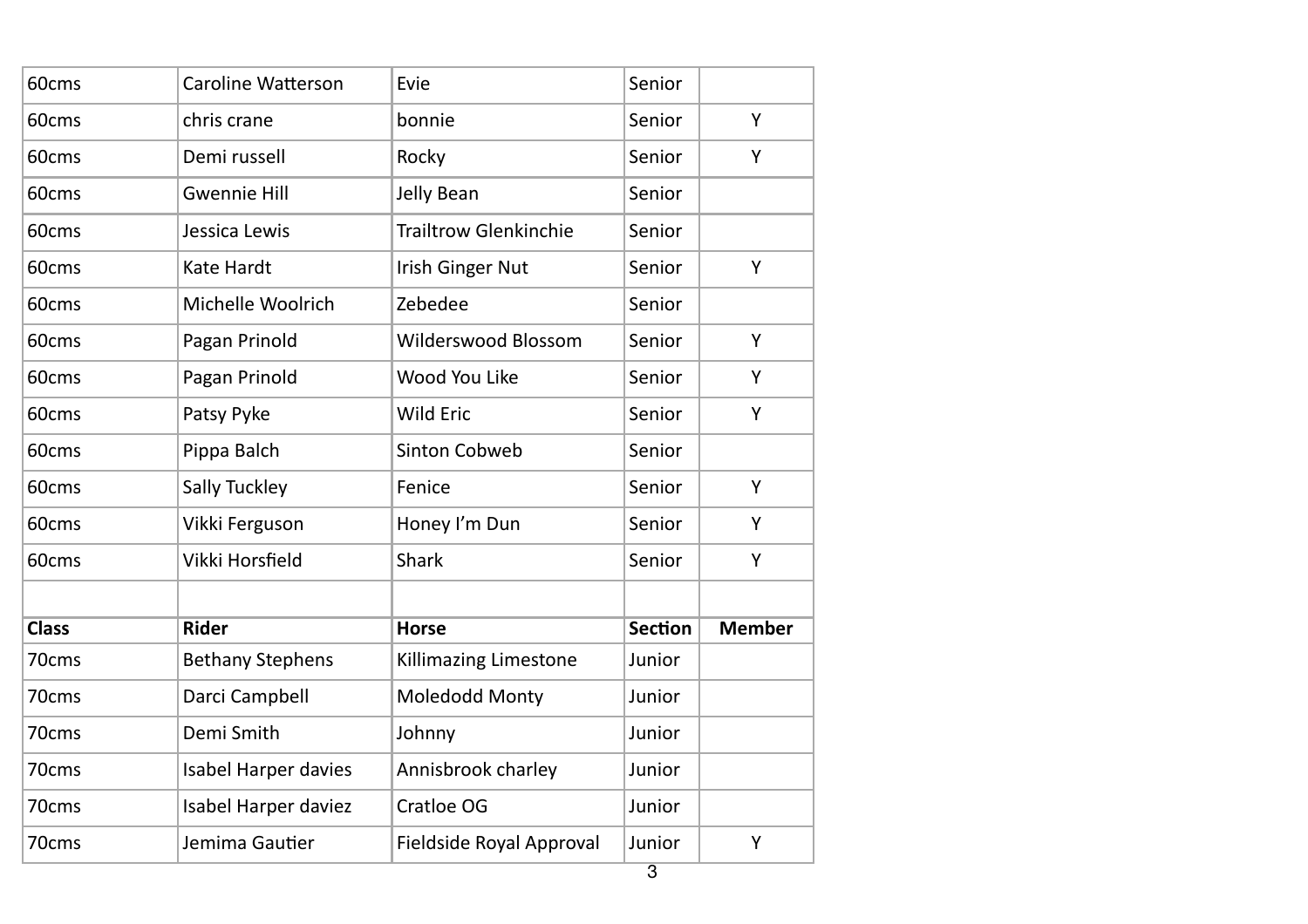| 70cms | Jessica miller             | Wolfie                         | Junior |   |
|-------|----------------------------|--------------------------------|--------|---|
| 70cms | Lydia Ibbetson             | <b>Bubbles</b>                 | Junior |   |
| 70cms | Oona Gowan                 | The Gingerbread Man            | Junior |   |
| 70cms | Oona Gowan                 | Blazey                         | Junior |   |
| 70cms | Paddy Murfitt              | <b>Auntie Nellie</b>           | Junior | Υ |
| 70cms | <b>Ted Mincher-Lockett</b> | Cracker                        | Junior |   |
| 70cms | Verity Trevannion          | Katie                          | Junior |   |
| 70cms | Andy Taylor                | Tom Wade                       | Senior |   |
| 70cms | <b>Charlotte Perry</b>     | Batman                         | Senior |   |
| 70cms | Demi russell               | Little Saredon Sandra          | Senior | Υ |
| 70cms | Doretta martin             | Eagle                          | Senior |   |
| 70cms | <b>Ellie Bunce</b>         | Merlin                         | Senior |   |
| 70cms | Jo green                   | Marley                         | Senior |   |
| 70cms | <b>Karen Davis</b>         | Sisulu                         | Senior |   |
| 70cms | Kimberly Dudley            | <b>Oldington Blue Mischief</b> | Senior |   |
| 70cms | Kirsty Smith               | Beauty                         | Senior |   |
| 70cms | Lauren Gregory             | Chelsea                        | Senior |   |
| 70cms | Pagan Prinold              | Wood You Like                  | Senior | Υ |
| 70cms | Patsy Pyke                 | Wild Eric                      | Senior | Y |
| 70cms | Pippa Balch                | <b>Sinton Cobweb</b>           | Senior |   |
| 70cms | Sally Brett                | Taylor                         | Senior |   |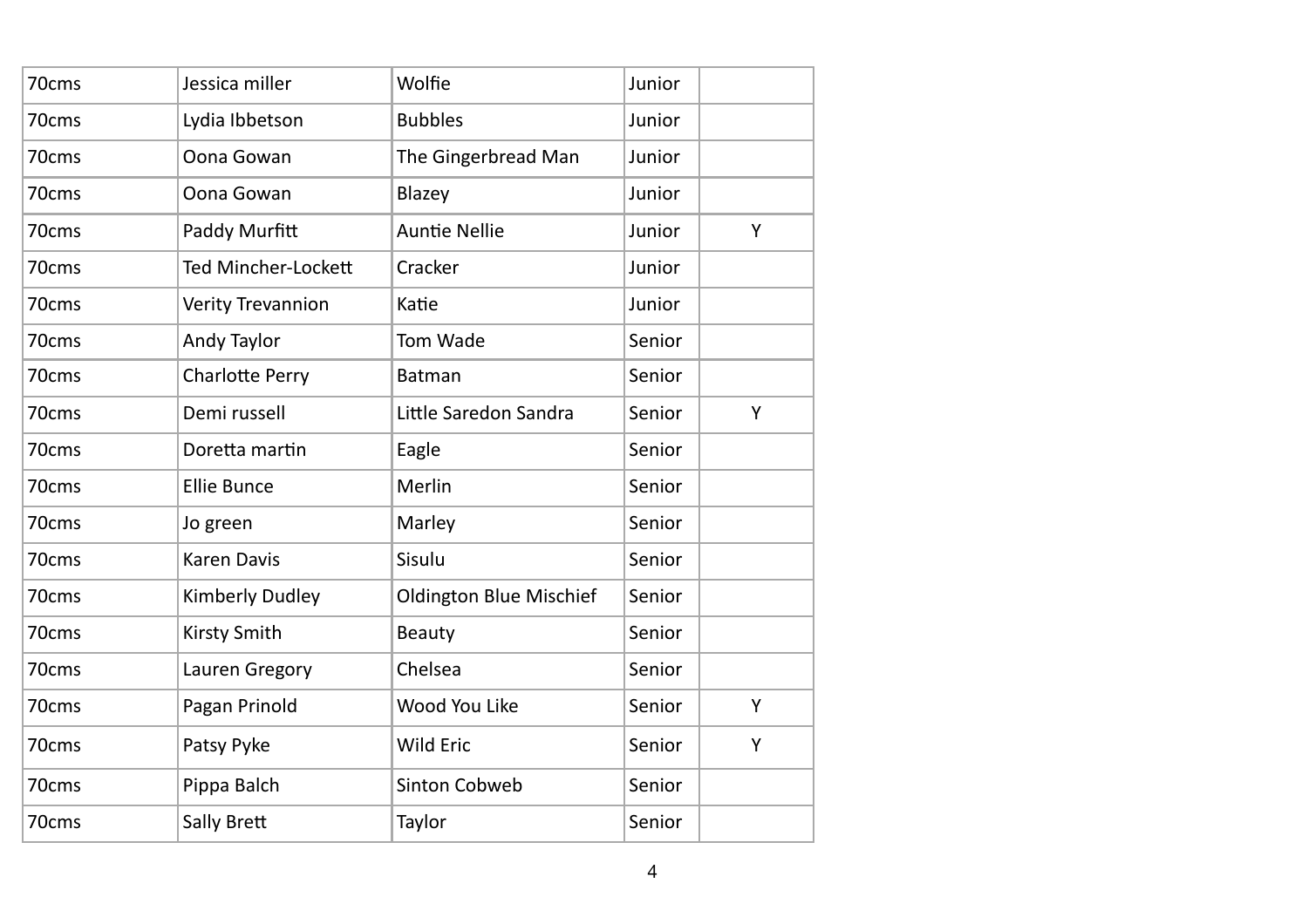| 70cms        | Sarah Thomas            | Winston                  | Senior         |               |
|--------------|-------------------------|--------------------------|----------------|---------------|
| 70cms        | Sarah Thomas            | Willis                   | Senior         |               |
| 70cms        | Skye Bowen              | Minniesmore Oonagh       | Senior         |               |
| 70cms        | <b>Thomas Hardt</b>     | Irish Oak                | Senior         |               |
| 70cms        | <b>Tracy Hope</b>       | Tom                      | Senior         |               |
|              |                         |                          |                |               |
|              |                         |                          |                |               |
| <b>Class</b> | <b>Rider</b>            | <b>Horse</b>             | <b>Section</b> | <b>Member</b> |
| 80cms        | <b>Bella Timmis</b>     | <b>Bright Spark</b>      | Junior         |               |
| 80cms        | <b>Bethany Stephens</b> | Killimazing Limestone    | Junior         |               |
| 80cms        | Carys Dillon            | Blue                     | Junior         |               |
| 80cms        | Hannah Parton           | Flynn                    | Junior         | Y             |
| 80cms        | Isabel Harper davies    | Annisbrook charley       | Junior         |               |
| 80cms        | Izzy Williams           | Miami                    | Junior         |               |
| 80cms        | Jemima Gautier          | Fieldside Royal Approval | Junior         | Υ             |
| 80cms        | Olivia Trevanion        | Evie                     | Junior         |               |
| 80cms        | <b>Tess Weston</b>      | Boo                      | Junior         |               |
| 80cms        | Charlotte Perry         | <b>Batman</b>            | Senior         |               |
| 80cms        | <b>Claire Davies</b>    | Twinkle                  | Senior         | Y             |
| 80cms        | Donna Wilby             | Carnaween Berry          | Senior         |               |
| 80cms        | Georgina Downing        | Magic Maggie             | Senior         | Υ             |
| 80cms        | Jewel Johnson           | <b>Gwallwy Arian</b>     | Senior         |               |